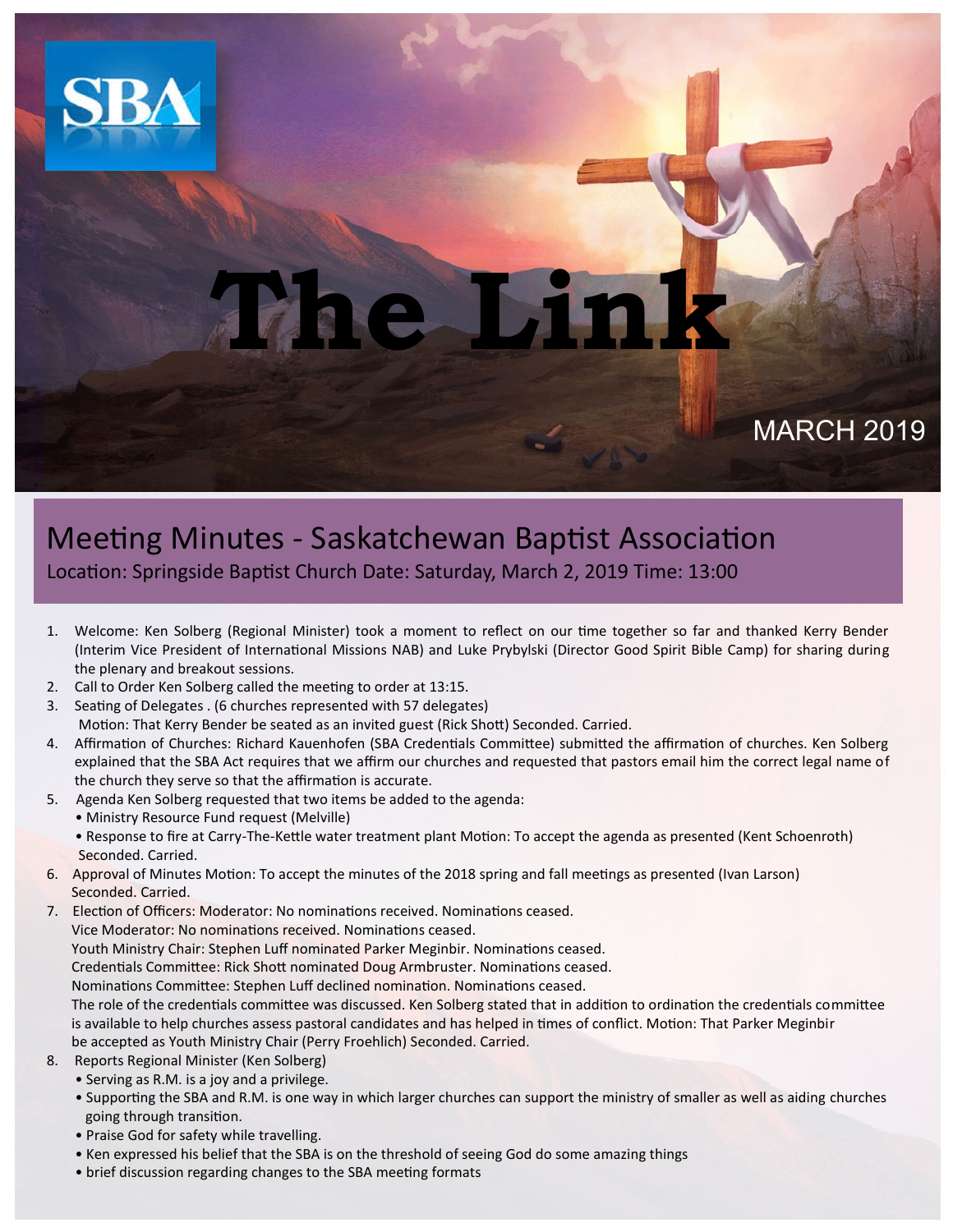## Meeting Minutes..continued

#### 9. SBA Budget

 On behalf of the SBA Ken Solberg thanked Marielee Reddekop for accepting the position of treasurer and commended her for the work that she has done in a brief period of time.

Marielee requested that Ken step out of the meeting. In Ken's absence Richard Kauenhofen acted as moderator.

 Marielee noted that the Regional Minister has not received a salary increase since 2015. In her report she proposed that Ken receive an increase equal to the consumer price index and retro-pay totalling \$4000 for those years in which he did not receive an increase. Her report also proposed that due to the limited number of transactions it would be appropriate for the SBA to forgo an annual external audit in favour of an internal audit and a review engagement every 3-5 years. There was a discussion about the legal requirements of an audit. Various people shared based on their varying experiences. Marielee will investigate further.

 In response to a question Marielee noted that Ken is not covered under the group insurance plan. However, he is allowed up to \$2,800 in CRA approved medical expenses.

 **Motion:** That Ken's salary be increased and that he receive retro-pay in accordance with the proposed budget (Shawn Cavers). Seconded.

 Discussion: Doug Armbruster spoke against the motion noting that he believes Ken's salary is fair, Ken does not have a graduate degree, is not ordained and the position is less than full time.

 Luke Miller: the lack of a functioning executive makes such decisions difficult and ultimately fails Ken by leaving him without guidance and oversight.

 Kent Schoenroth: By failing to provide an increase in accordance with the consumer price index we are actually paying less than what we previously agreed to be a fair salary.

#### **Motion withdrawn** (Shawn Cavers).

 **Motion:** To increase Ken's salary to the amount recommended in the proposed budget (\$44 000) (Shawn Cavers). Seconded. Carried. Opposed 1.

**Motion:** That Ken receive \$4000 in retro-pay. Seconded. Carried. Opposed 1.

 **Motion:** That the budget be amended to include \$1000 for Youth Workers conference and accepted. (Josh Prybylski) Seconded. Carried.

10. Regional Minister Job Description and Review: **Motion:** That the credentials committee engage Ken in a review of his job description. At such time as the SBA has a functioning executive, this responsibility can be handed over to the executive (Luke Miller). Seconded.

 Discussion: Doug Armbruster stated that this is outside the scope and job description of the credentials committee. **Motion amended:** The credentials committee will be responsible for facilitating a review of the Regional

Minister's job description and may engage other help which they deem appropriate. Seconded. Carried.

- 11.Good Spirit Bible Camp Motion: That the GSBC 2019 Budget be approved as presented (Kathy Bahlser). Seconded. Carried. Ken Solberg expressed thanks to Kathy on behalf of the SBA for her service as treasurer and to Mike Anderson for 13 years of service on the camp board.
- 12. Annual Meeting Discussion Various possible formats for the spring and fall meetings were discussed. A constitutional change would be required to reduce the number of meetings.
- 13. Ministry Fund Grant Application Melville Baptist Church has made an application for funding from the Ministry Fund. They are searching for an associate pastor. The application was not received in time to be discussed at this meeting.
- 14. Carry-The-Kettle Water Treatment Plant Fire Given that SBA churches support the ministry of Grant and Nettie Pattimore on Carry-The-Kettle it seemed appropriate to consider what we as a body of churches might do support their ministry and the community in the midst of this crisis.

 After discussion it was concluded that churches should contact Grant and Nettie and see what needs they could meet.

- 15. Closing Prayer Pastor Richard Kauenhofen led the meeting in a closing prayer
- 16. Adjourned The meeting adjourned at 15:25.